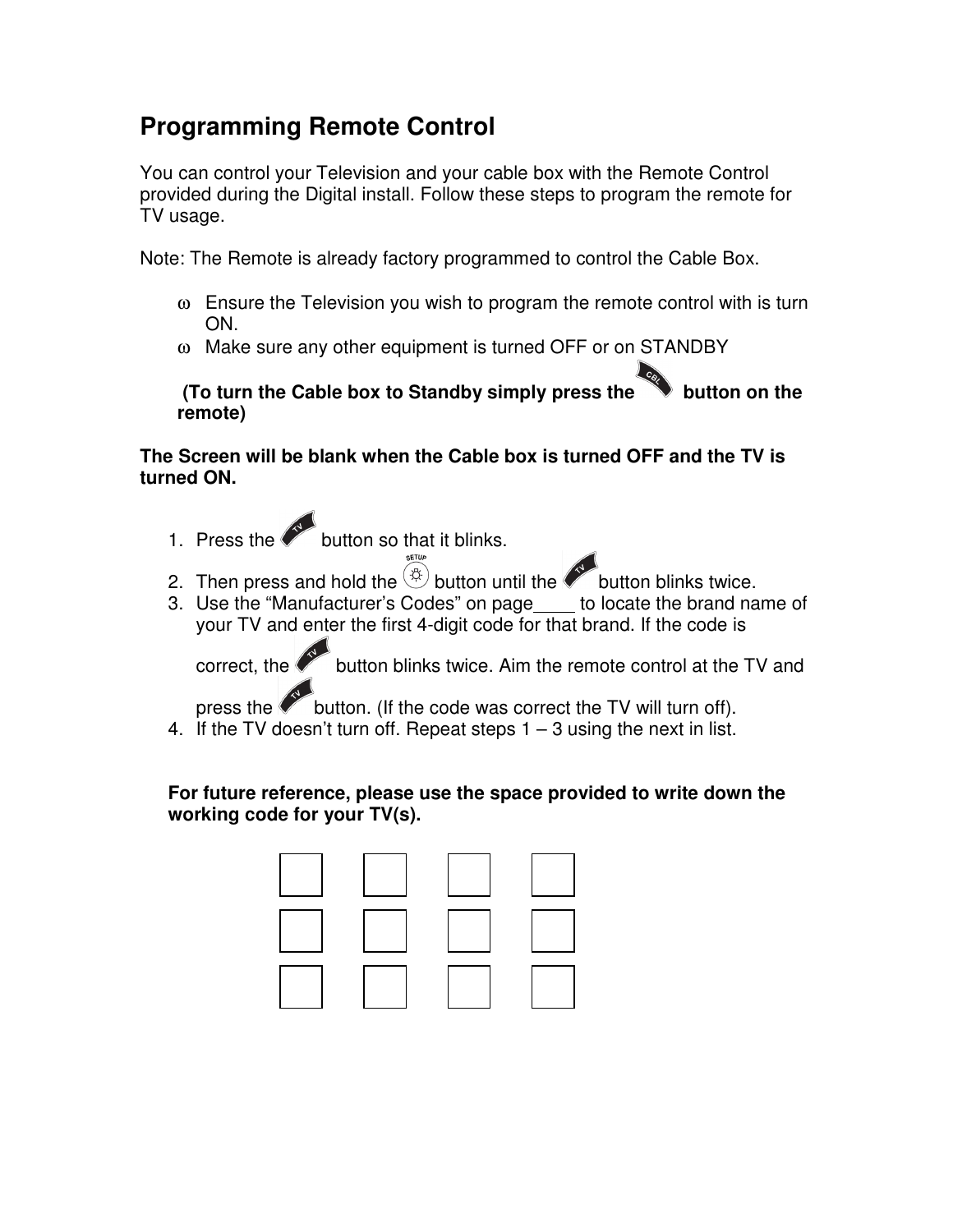## **Setup Codes for TVs**

| A-Mark         | 0003                                                                |
|----------------|---------------------------------------------------------------------|
| Abex           | 0032                                                                |
| Admiral        | 0093, 0463                                                          |
| Advent         | 0761, 0783, 0815, 0817, 0842, 1933                                  |
| Adventura      | 0046                                                                |
| Aiko           | 0092                                                                |
| Aiwa           | 0701                                                                |
| Akai           | 0030, 0060, 0098, 0672, 0702, 0812,<br>1903                         |
| Alaron         | 0179, 0183, 0216                                                    |
| Albatron       | 0700, 0843                                                          |
| Ambassador     | 0177                                                                |
| America Action | 0180                                                                |
| Ampro          | 0751                                                                |
| Anam           | 0004, 0009, 0068, 0180                                              |
| Anam National  | 0055, 0161                                                          |
| AOC            | 0003, 0019, 0030, 0052, 0137, 0185                                  |
| Apex Digital   | 0156, 0748, 0765, 0767, 0879, 1943                                  |
| Archer         | 0003                                                                |
| Audiovox       | 0003, 0092, 0180, 0451, 0623, 0802,<br>0875, 1284, 1937, 1951, 1952 |
| Aventura       | 0171                                                                |
| Axion          | 1937                                                                |
| Belcor         | 0019                                                                |
| Bell & Howell  | 0016, 0154                                                          |
| BenQ           | 1032, 1315                                                          |
| Boxlight       | 0893                                                                |
| Bradford       | 0180                                                                |
| Brockwood      | 0019                                                                |
| Broksonic      | 0003, 0180, 0236, 0463, 1935, 1938                                  |
| Cadia          | 1283                                                                |
| Candle         | 0030, 0046, 0056, 0186                                              |
| Carnivale      | 0030                                                                |
| Carver         | 0054, 0170                                                          |
| CCE            | 0217, 0329                                                          |
| Celebrity      | 0000                                                                |

| Celera                  | 0765                                                                                                                                              |
|-------------------------|---------------------------------------------------------------------------------------------------------------------------------------------------|
| Champion                | 1362                                                                                                                                              |
| Changhong               | 0765                                                                                                                                              |
| Cinego                  | 1986                                                                                                                                              |
| Citizen                 | 0030, 0039, 0046, 0056, 0060, 0092,<br>0186, 0280                                                                                                 |
| Clairtone               | 0185                                                                                                                                              |
| Clarion                 | 0180                                                                                                                                              |
| Commercial<br>Solutions | 0047, 1447                                                                                                                                        |
| Concerto                | 0056                                                                                                                                              |
| Contec                  | 0157, 0158, 0180, 0185                                                                                                                            |
| Craig                   | 0161, 0180                                                                                                                                        |
| Crosley                 | 0054                                                                                                                                              |
| Crown                   | 0039, 0180                                                                                                                                        |
| Curtis Mathes           | 0016, 0030, 0039, 0047, 0054, 0056,<br>0060, 0093, 0145, 0154, 0166, 0451,<br>0466, 0702, 0747, 1147, 1347                                        |
| $\overline{\text{CXC}}$ | 0180                                                                                                                                              |
| Daewoo                  | 0019, 0039, 0066, 0067, 0091, 0092,<br>0451, 0623, 0661, 0672, 1661                                                                               |
| Daytron                 | 0019                                                                                                                                              |
| Dell                    | 1080, 1178, 1264, 1403, 1454                                                                                                                      |
| Denon                   | 0145, 0511                                                                                                                                        |
| Denstar                 | 0628                                                                                                                                              |
| Diamond Vision          | 1996, 1997                                                                                                                                        |
| <b>DMTech</b>           | 1338                                                                                                                                              |
| Dream Vision            | 1297                                                                                                                                              |
| Dumont                  | 0017, 0019                                                                                                                                        |
| Durabrand               | 0003, 0171, 0178, 0180, 0463, 1034                                                                                                                |
| Dwin                    | 0093, 0720, 0747, 0774                                                                                                                            |
| Dynatech                | 0049                                                                                                                                              |
| Electroband             | 0000, 0185                                                                                                                                        |
| Electrograph            | 1755                                                                                                                                              |
| Electrohome             | 0381, 0389, 0409                                                                                                                                  |
| Emerson                 | 0019, 0038, 0039, 0154, 0158, 0171,<br>0177, 0178, 0179, 0180, 0181, 0182,<br>0183, 0185, 0236, 0270, 0280, 0282,<br>0451, 0463, 0623, 1944, 1963 |
| Envision                | 0030, 0813, 1365                                                                                                                                  |
| Epson                   | 0833, 0840, 1290                                                                                                                                  |
| ESA                     | 0171, 0812                                                                                                                                        |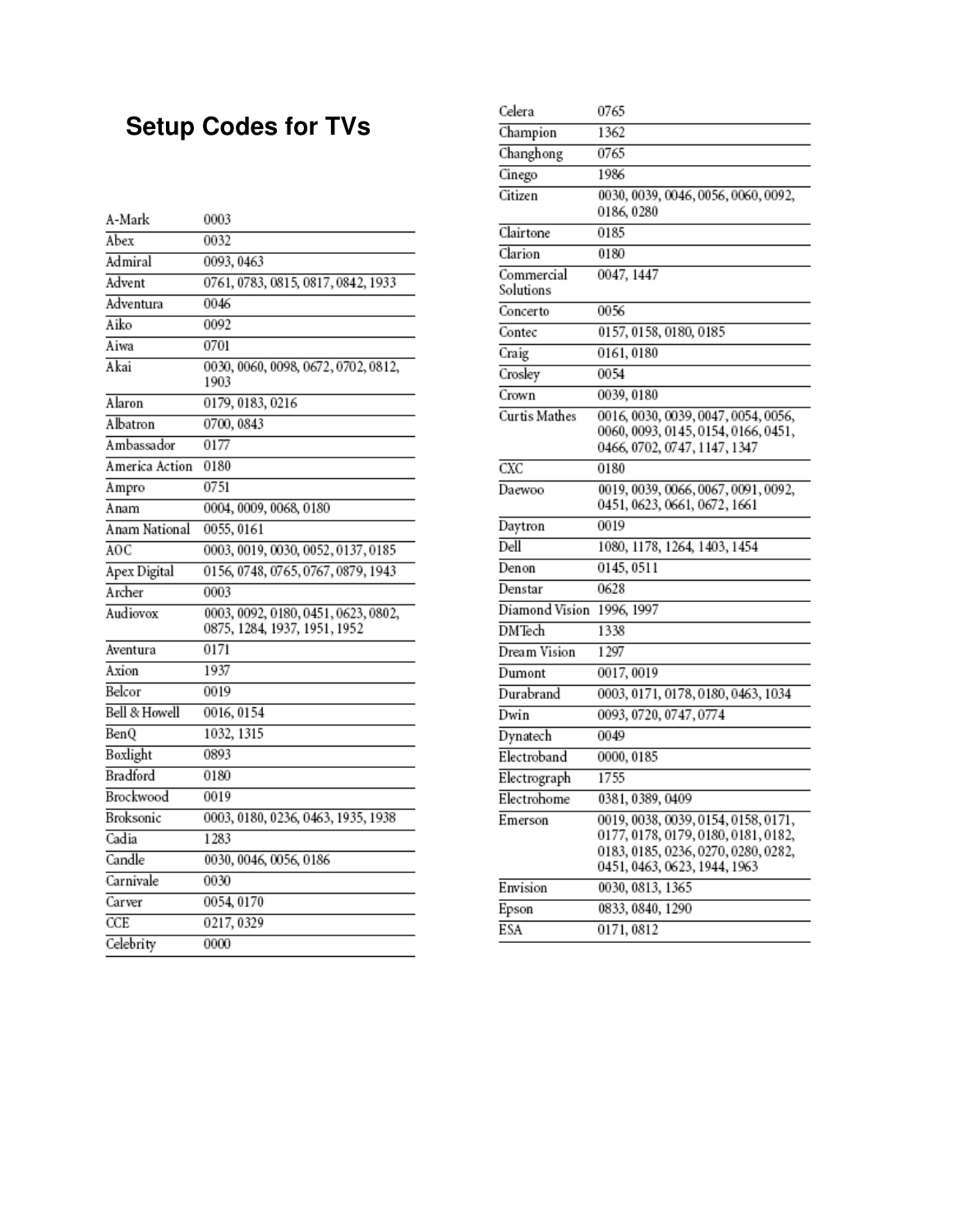| Fisher          | 0154, 0159                                                                                                 |
|-----------------|------------------------------------------------------------------------------------------------------------|
| Fujitsu         | 0179, 0186, 0683, 0809, 0853                                                                               |
| Funai           | 0171, 0179, 0180                                                                                           |
| Futuretech      | 0180                                                                                                       |
| Gateway         | 1755, 1756                                                                                                 |
| GE              | 0021, 0027, 0029, 0047, 0051, 0055,<br>0135, 0138, 0174, 0178, 0251, 0279,<br>0282, 0451, 0747, 1347, 1447 |
| Gibralter       | 0017, 0019, 0030                                                                                           |
| Go Video        | 0886                                                                                                       |
| GoldStar        | 0001, 0002, 0019, 0030, 0032, 0106,<br>0178, 0409                                                          |
| Goodmans        | 0360                                                                                                       |
| Gradiente       | 0392                                                                                                       |
| Grundig         | 0683                                                                                                       |
| Grunpy          | 0179, 0180                                                                                                 |
| Haier           | 0768, 1034                                                                                                 |
| Hallmark        | 0178                                                                                                       |
| Hannspree       | 1348, 1351, 1352                                                                                           |
| Hantarex        | 1338                                                                                                       |
| Harley Davidson | 0043, 0179                                                                                                 |
| Harman/Kardon   | 0054, 0078                                                                                                 |
| Harvard         | 0068, 0180                                                                                                 |
| Havermy         | 0093                                                                                                       |
| Helios          | 0865                                                                                                       |
| Hello Kitty     | 0451                                                                                                       |
| Hewlett Packard | 1088, 1089, 1101, 1494, 1502                                                                               |
| Hisense         | 0748                                                                                                       |
| Hitachi         | 0016, 0032, 0038, 0056, 0095, 0097,<br>0145, 0151, 0173, 0227, 0279, 0409,<br>0413, 1145, 1960             |
| HP              | 1088, 1089, 1101, 1494, 1502                                                                               |
| Hyundai         | 0849                                                                                                       |
| iLo             | 1286, 1990                                                                                                 |
| Infinity        | 0054                                                                                                       |
| Initial         | 1990                                                                                                       |
| Inteq           | 0017                                                                                                       |
| Janeil          | 0046                                                                                                       |
| <b>IBL</b>      | 0054                                                                                                       |
| <b>JCB</b>      | 0000                                                                                                       |
| Jensen          | 0050, 0761, 0815, 0817, 1299, 1933                                                                         |

| JVC        | 0036, 0053, 0069, 0160, 0169, 0182,<br>0731, 1253, 1352                                                          |
|------------|------------------------------------------------------------------------------------------------------------------|
| Kamp       | 0216                                                                                                             |
| Kawasho    | 0158, 0216, 0308                                                                                                 |
| Kaypani    | 0052                                                                                                             |
| KEC        | 0180                                                                                                             |
| Kenwood    | 0019, 0030                                                                                                       |
| KLH        | 0765, 0767, 1962                                                                                                 |
| Kloss      | 0024, 0046, 0078                                                                                                 |
| KMC        | 0106                                                                                                             |
| Konka      | 0628, 0632, 0638, 0703, 0707                                                                                     |
| KTV        | 0030, 0039, 0180, 0183, 0185, 0217,<br>0280                                                                      |
| LG         | 0178, 0442, 0700, 0856, 1178, 1265,<br>1325, 1993                                                                |
| Loewe      | 0136                                                                                                             |
| Logik      | 0016                                                                                                             |
| Luxman     | 0056                                                                                                             |
| LXI        | 0047, 0054, 0148, 0154, 0156, 0178,<br>0747                                                                      |
| Magnavox   | 0020, 0024, 0028, 0030, 0036, 0054,<br>0096, 0179, 0186, 0187, 0230, 0386,<br>0706, 0802, 1254, 1454, 1944, 1963 |
| Majestic   | 0015,0016                                                                                                        |
| Marantz    | 0030, 0054, 0444, 0704, 0854, 0855,<br>1154, 1454                                                                |
| Matsushita | 0250, 0650                                                                                                       |
| Maxent     | 1755                                                                                                             |
| Megapower  | 0700                                                                                                             |
| Megatron   | 0003, 0145, 0178                                                                                                 |
| MEI        | 0185                                                                                                             |
| Memorex    | 0016, 0106, 0150, 0154, 0178, 0179,<br>0463                                                                      |
| MGA        | 0019, 0030, 0150, 0155, 0178                                                                                     |
| Midland    | 0017, 0032, 0039, 0047, 0051, 0135,<br>0747                                                                      |
| Mintek     | 1990                                                                                                             |
| Minutz     | 0021                                                                                                             |
| Mitsubishi | 0014, 0019, 0093, 0098, 0150, 0155,<br>0178, 0331, 0358, 0836, 0868, 1250,<br>1550                               |
| Monivision | 0700, 0843                                                                                                       |
| Motorola   | 0055, 0093                                                                                                       |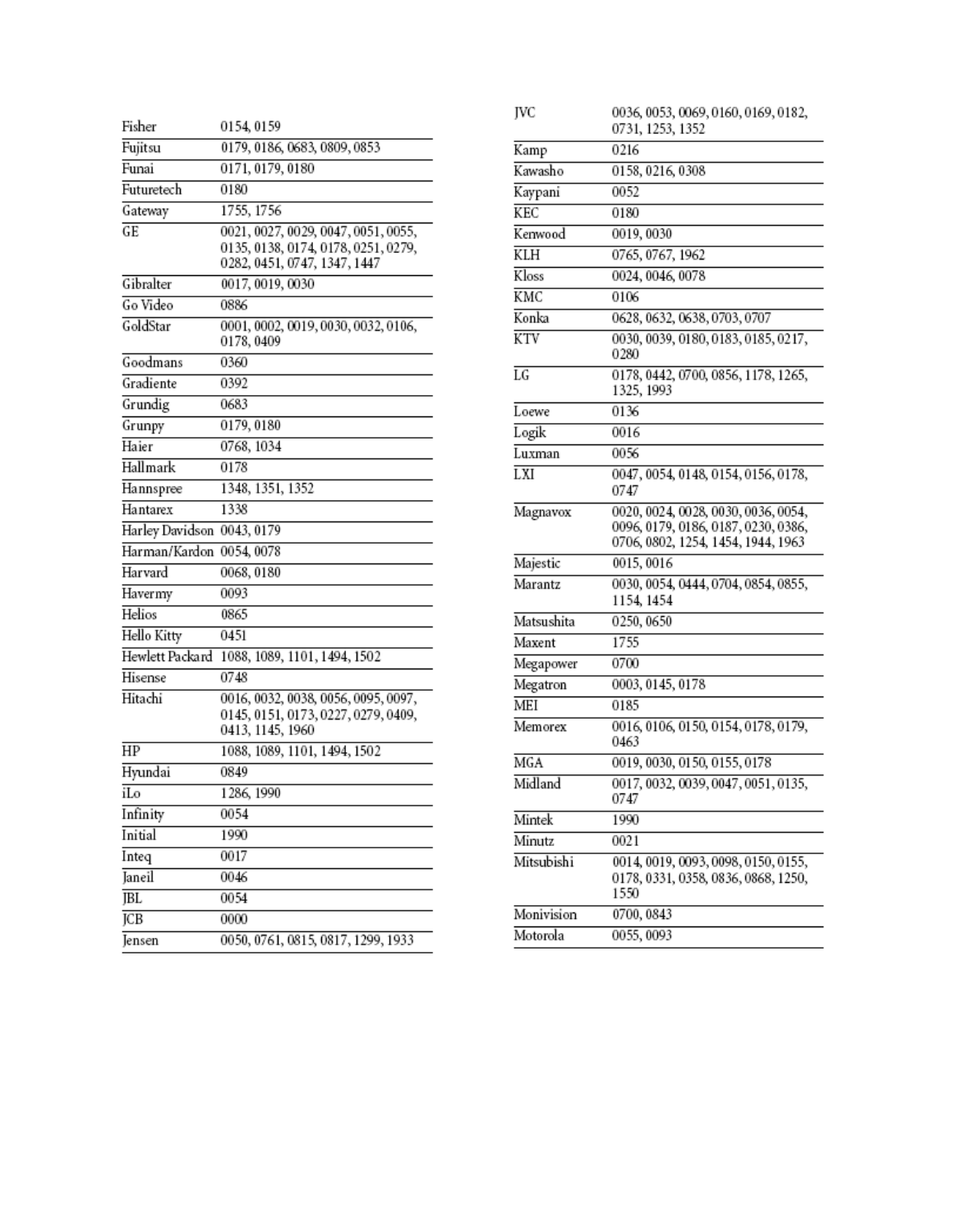| MTC           | 0019, 0030, 0049, 0056, 0060, 0091,<br>0185, 0216                                                                                     |
|---------------|---------------------------------------------------------------------------------------------------------------------------------------|
| Multitech     | 0049, 0180, 0217                                                                                                                      |
| <b>NAD</b>    | 0156, 0178, 0866                                                                                                                      |
| NEC           | 0019, 0030, 0036, 0056, 0170, 0434,<br>0497, 0882, 1704                                                                               |
| NetTV         | 1755                                                                                                                                  |
| Nikko         | 0030, 0092, 0178, 0317                                                                                                                |
| Noblex        | 0430                                                                                                                                  |
| Norcent       | 0748, 0824, 1365                                                                                                                      |
| Norwood Micro | 1286, 1296, 1303                                                                                                                      |
| Noshi         | 0018                                                                                                                                  |
| NTC           | 0092                                                                                                                                  |
| Olevia        | 1144, 1240, 1331                                                                                                                      |
| Onwa          | 0180                                                                                                                                  |
| Optimus       | 0154, 0166, 0250, 0650                                                                                                                |
| Optoma        | 0887, 1348                                                                                                                            |
| Optonica      | 0093, 0165                                                                                                                            |
| Orion         | 0179, 0236, 0463, 1463                                                                                                                |
| Panasonic     | 0051, 0055, 0162, 0226, 0250, 0338,<br>0375, 0650, 1410, 1941, 1946, 1947                                                             |
| Penney        | 0002, 0003, 0018, 0019, 0021, 0027,<br>0030, 0032, 0039, 0047, 0051, 0060,<br>0110, 0135, 0138, 0149, 0156, 0178,<br>0309, 0747, 1347 |
| Philco        | 0019, 0020, 0028, 0030, 0054, 0096,<br>0302                                                                                           |
| Philips       | 0054, 0690, 1154, 1454                                                                                                                |
| Pilot         | 0019, 0030, 0039                                                                                                                      |
| Pioneer       | 0038, 0166, 0172, 0679, 0866, 1260                                                                                                    |
| Polaroid      | 0765, 0865, 1276, 1314, 1316, 1326,<br>1327, 1328, 1991, 1992                                                                         |
| Portland      | 0019, 0039, 0092                                                                                                                      |
| Prima         | 0761, 0783, 0815, 0817, 1933                                                                                                          |
| Princeton     | 0700, 0717                                                                                                                            |
| Prism         | 0051                                                                                                                                  |
| Proscan       | 0047, 0466, 0747, 1347, 1447                                                                                                          |
| Proton        | 0003, 0031, 0052, 0178, 0466                                                                                                          |
| Protron       | 1320, 1323                                                                                                                            |
| Proview       | 1498                                                                                                                                  |
| Pulsar        | 0017,0019                                                                                                                             |
| Quasar        | 0051, 0055, 0165, 0219, 0250, 0650                                                                                                    |

| RadioShack           | 0019, 0030, 0032, 0039, 0047, 0056,<br>0154, 0165, 0178, 0180, 0409, 0747                                                       |
|----------------------|---------------------------------------------------------------------------------------------------------------------------------|
| RCA                  | 0018, 0019, 0029, 0038, 0047, 0090,<br>0135, 0174, 0278, 0679, 0747, 1047,<br>1147, 1247, 1347, 1447, 1547, 1948,<br>1953, 1958 |
| Realistic            | 0019, 0030, 0032, 0039, 0056, 0154,<br>0165, 0178, 0180                                                                         |
| Rhapsody             | 0183, 0185, 0216                                                                                                                |
| Runco                | 0017, 0030, 0251, 0497, 0603                                                                                                    |
| Sampo                | 0030, 0032, 0039, 0052, 0100, 0110,<br>1755                                                                                     |
| Samsung              | 0019, 0030, 0032, 0056, 0060, 0178,<br>0217, 0329, 0408, 0427, 0587, 0702,<br>0766, 0812, 0814, 1060, 1312, 1395,<br>1903       |
| Samsux               | 0039                                                                                                                            |
| Sansui               | 0463, 1935                                                                                                                      |
| Sanyo                | 0088, 0107, 0146, 0154, 0159, 0232,<br>0484, 0799, 0893, 1142                                                                   |
| Sceptre              | 1360                                                                                                                            |
| Scimitsu             | 0019                                                                                                                            |
| Scotch               | 0178                                                                                                                            |
| Scott                | 0019, 0178, 0179, 0180, 0236, 0309                                                                                              |
| Sears                | 0015, 0047, 0054, 0056, 0146, 0148,<br>0149, 0154, 0156, 0159, 0168, 0171,<br>0178, 0179, 0281, 0747                            |
| Seleco               | 1297, 1351                                                                                                                      |
| Sharp                | 0039, 0093, 0153, 0157, 0165, 0220,<br>0281, 0386, 0398, 0491, 0688, 0689,<br>0818, 0851                                        |
| Sheng Chia           | 0093                                                                                                                            |
| Shogun               | 0019                                                                                                                            |
| Signature            | 0016                                                                                                                            |
| SIM2 Multimedia 1297 |                                                                                                                                 |
| Simpson              | 0186, 0187                                                                                                                      |
| Sole                 | 0813                                                                                                                            |
| Sony                 | 0000, 0011, 0080, 0111, 0273, 0353,<br>0810, 0834, 1100, 1317                                                                   |
| Soundesign           | 0178, 0179, 0180, 0186                                                                                                          |
| Sova                 | 1320, 1952                                                                                                                      |
| Spectricon           | 0003, 0137                                                                                                                      |
| Squareview           | 0171                                                                                                                            |
| sss                  | 0019, 0180                                                                                                                      |